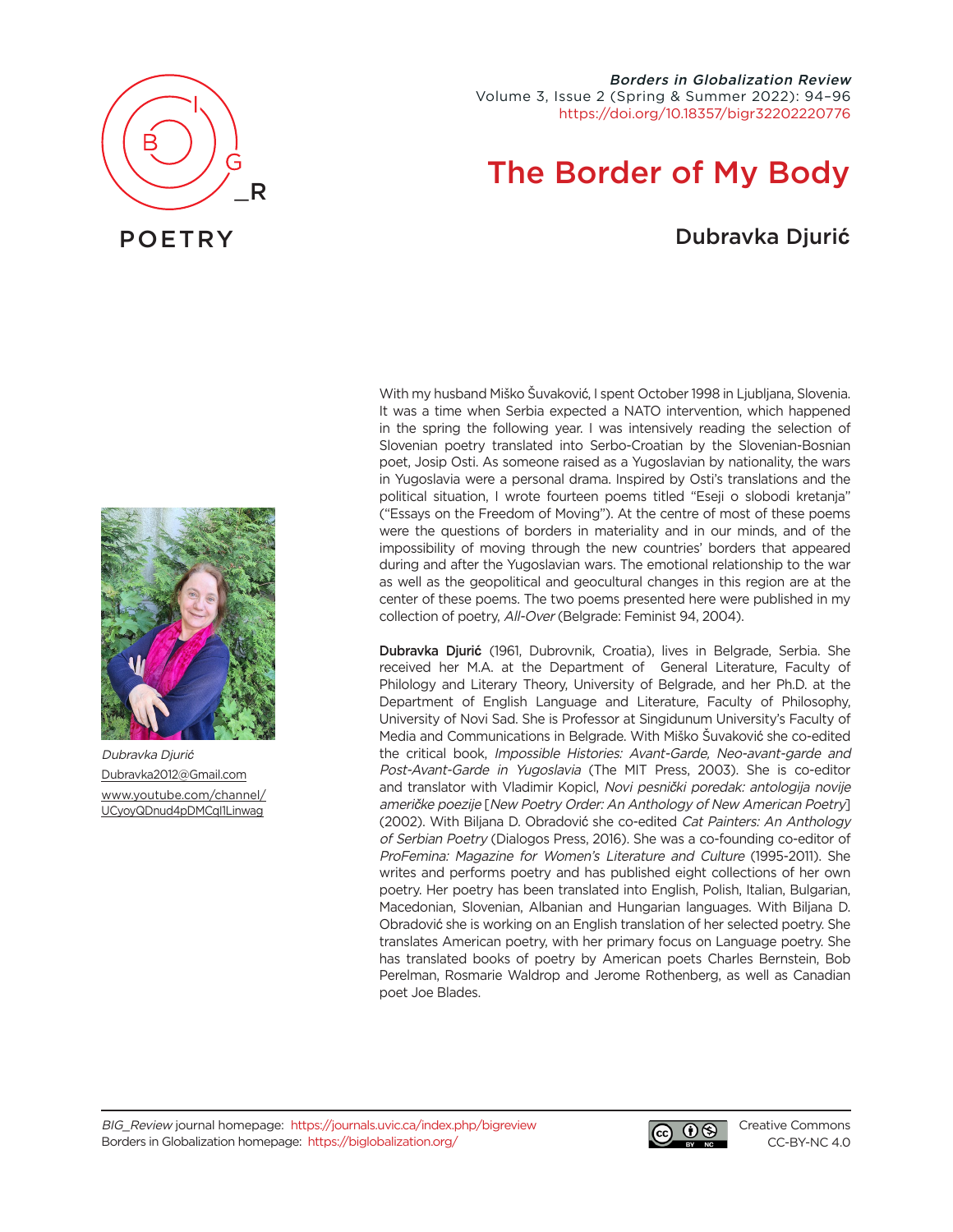#### Border

Everything is in perfect order—it is not in order Sea within easy reach of the index finger —salty, sweet, unpleasant, tiring Within reach—Fiume 1 In the curvy ride of the Istrian karst —pathways and smells grass, feces, bug, dog a crowd can be anywhere it waves in the wind Izola 2 exposed in its wasted wandering immediate experience of branching Borders that are not crossed Of brain cuvatures Within reach—Fiume On the flying aerojet without a helsman on the ship released down the water it's gone—the memory of the present eats its very own existence the stone sways, gives way to pressure Dizziness of a glamorous inscription Mystic night drinks Confronted with transience—the body gr(l)ows A movement, throaty sounds Scream on the stage for you

Translated by Biljana D. Obradović

#### **Notes**

1 Poem is written in Ljubljana in 1998. Fiume or Rijeka (depending on the local or Italian spelling)—a city on the Istrian Coast of the Adriatic Sea, in Croatia. Author's note: The poet uses the Italian name for a Croatian city pointing how the city she came to for her

teenager time became a foreign city, because of the breakdown of Yugoslavia.

2 Isola or Izola (depending on the local or Italian spelling)a city on the Istrian Coast of the Adriatic Sea, in Slovenia.

95

\_R